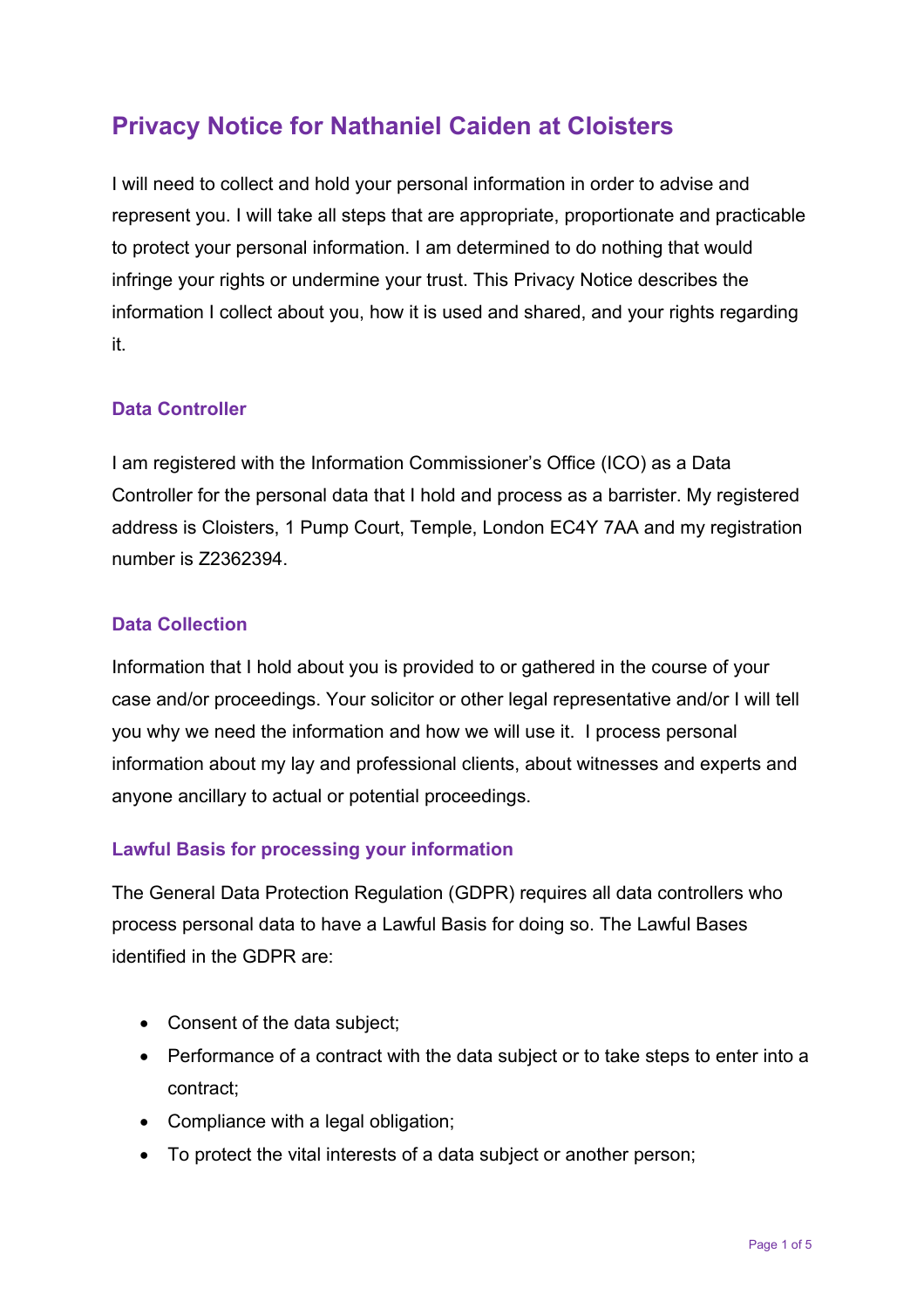- Performance of a task carried out in the public interest or in the exercise of official authority vested in the controller;
- The legitimate interests of myself, or a third party, except where such interests are overridden by the interests, rights or freedoms of the data subject.

Examples of Legitimate Interests include:

- Where the data subject is a client or in the service of the data controller;
- Transmission within a group of undertakings for internal administrative purposes;
- Processing necessary to ensure network and information security, including preventing unauthorised access;
- Processing for direct marketing purposes, or to prevent fraud; and
- Reporting possible criminal acts or threats to public security.

I process your personal data to enable the necessary steps to be taken to enter into and/or to perform contracts for legal services and/or to comply with a legal obligation and/or for the purposes of my legitimate interests – namely, the provision of legal services, the development and marketing of my professional expertise and maintaining a record of the work I have carried out for my clients (including for regulatory purposes and in order to address any queries or concerns you may have). I also process data where that is necessary for the establishment, exercise and/or defence of legal claims (which includes regulatory action).

#### **I use your information to:**

- **Provide legal advice and representation**
- Assist in training pupils and mini-pupils
- **Investigate and address your concerns**
- Communicate with you about news, updates and events
- Investigate or address legal proceedings relating to your use of my services/products, or as otherwise allowed by applicable law
- Make statutory returns as required by the HMRC
- Maintain a record of the work I have carried out for you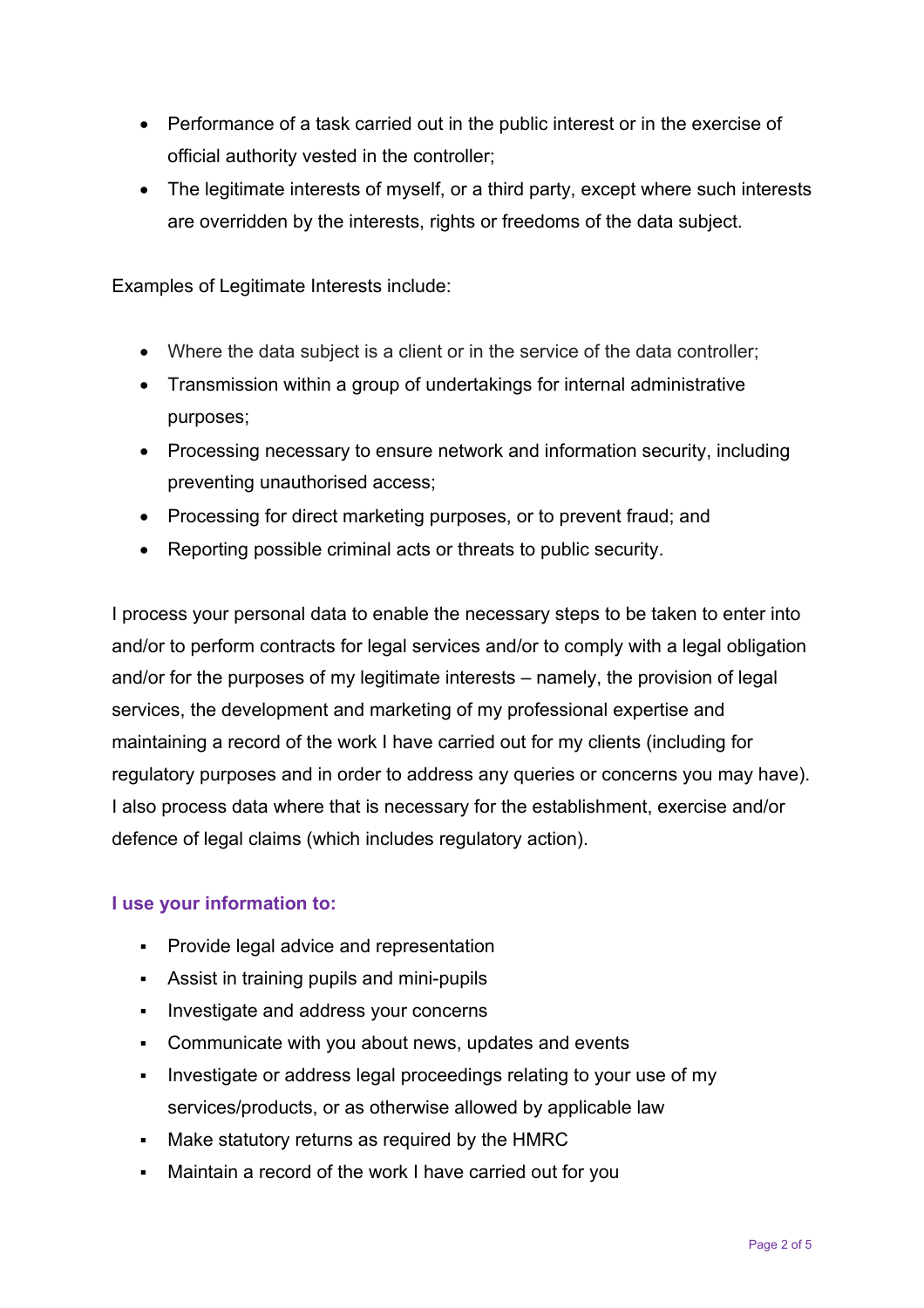I do not use automated decision-making in the processing of your personal data. I collect and process both personal data and special categories of personal data as defined in the GDPR. This may include:

- Name;
- **Email**;
- Phone number;
- Address;
- Payment or bank details;
- Date of birth;
- **Location details;**
- Device IP address:
- **Financial information;**
- Details about protected characteristics (such as disability, sex, race, age religion or belief, sexual orientation, gender identity, pregnancy/maternity, marital status);
- Details about trade union membership and/or activities;
- Medical records and/or health details:
- Criminal records and/or details relating to offences, alleged offences, criminal proceedings, outcomes and sentences;
- Details about work, education and/or training.

#### **Sharing personal data**

I sometimes need to share the personal information I process with the individual and/or third parties. Where necessary or required, I may share information with:

- Solicitors, barristers and legal representatives
- Courts and other tribunals
- **Pupils or mini pupils under my training or supervision**
- My Chambers management and staff who provide administrative services
- Regulatory authorities, ombudsmen or legal advisors in the event of a dispute or other legal or relevant matter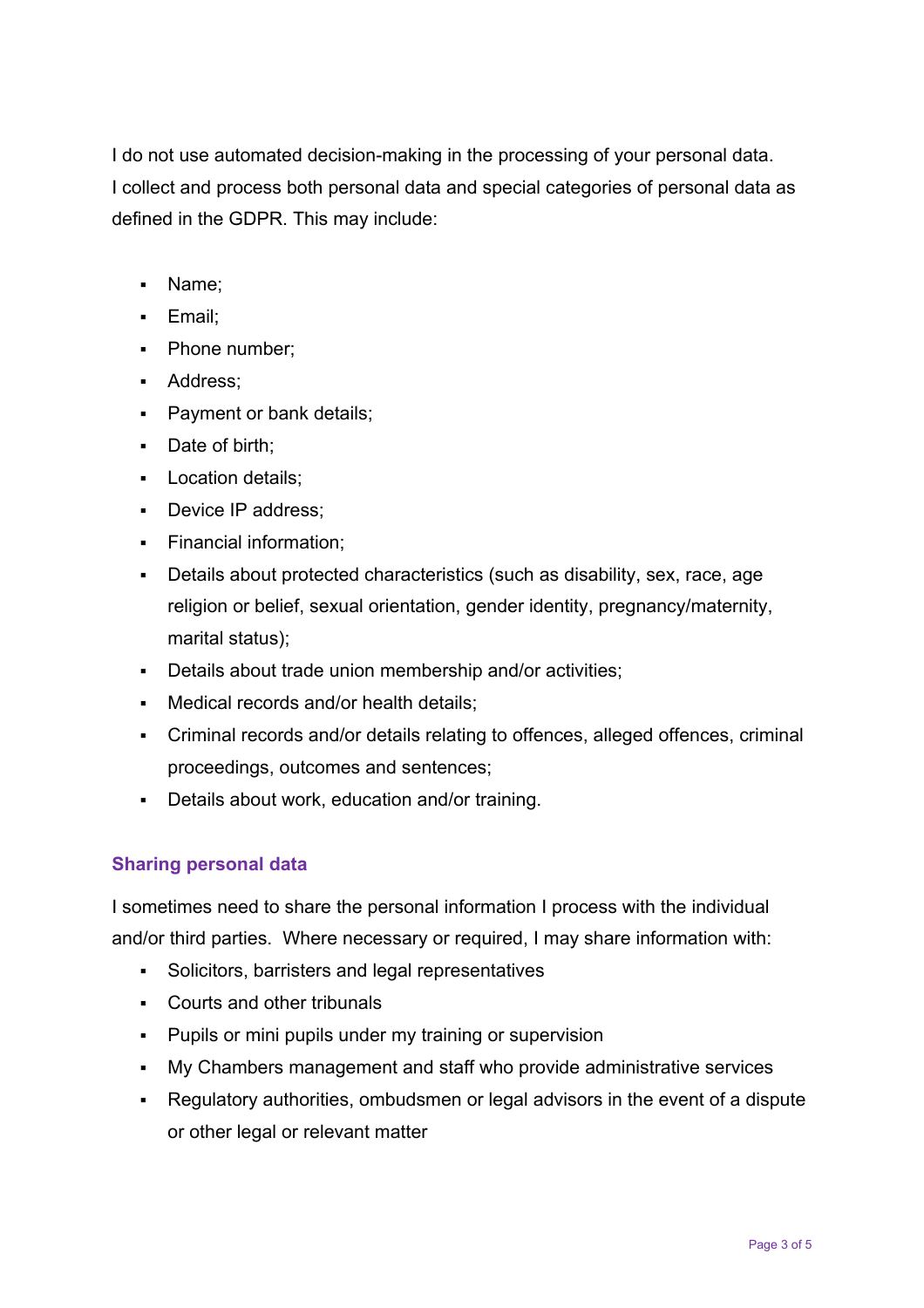- Her Majesty's Revenue and Customs and professional advisors (accountants) in relation to tax matters (which includes value added tax)
- Law enforcement officials, government authorities, or other third parties to meet our legal obligations
- Any other party where I ask you and you consent to the sharing

## **Transfers to third countries and international organisations**

I do not usually need to transfer any personal data to third countries or international organisations but, if I do so, it will only be where I am satisfied that such transferred data is fully protected and safeguarded as required by the GDPR.

**I retain your personal data** while you remain a client and for 7 years thereafter, unless you ask me to delete it. I adhere to Cloisters' Data Retention Policy (copy available on request) which details how long I hold data for and how I dispose of it when it no longer needs to be held. I will delete or anonymise your information at your request unless:

- There is an unresolved issue, such as claim or dispute;
- I am legally required not to; or
- There are overriding legitimate business interests, including but not limited to fraud prevention and protecting customers' safety and security.

## **Your Rights**

The GDPR gives you specific rights around your personal data. For example, you have to be informed about the information I hold and what I use it for, you can ask for a copy of the personal information I hold about you, you can ask me to correct any inaccuracies with the personal data I hold, you can ask me to stop sending you direct mail, or emails, or in some circumstances ask me to stop processing your personal information. Finally, if I do something irregular or improper with your personal data you can seek compensation for any distress you are caused or loss you have incurred. You can find out more information from the ICO's website http://ico.org.uk/for\_the\_public/personal\_information and this is the organisation that